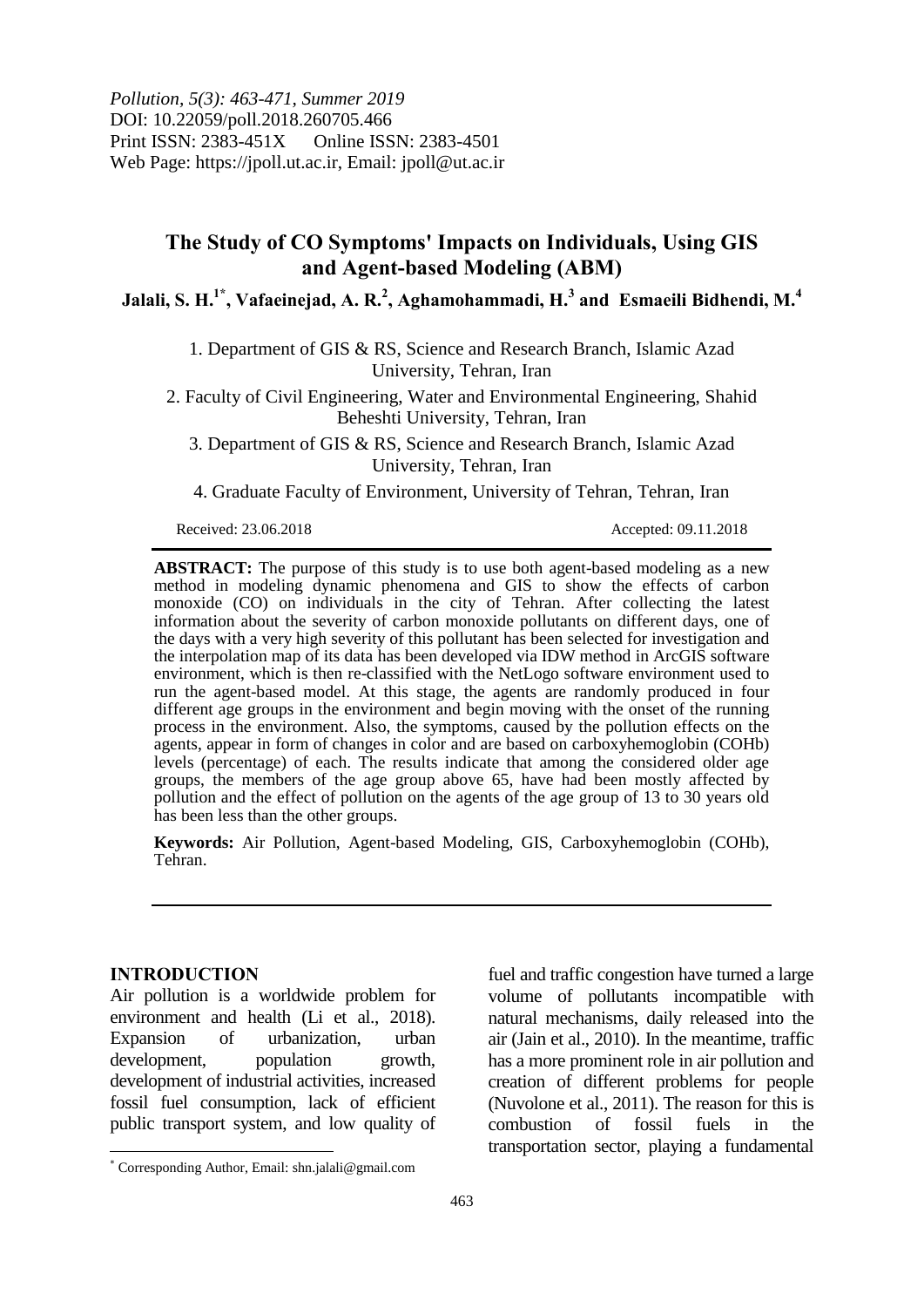role in generation of the pollutants (Prez-Martinez et al., 2014). In Tehran metropolis, inappropriate public transportation infrastructure, non-standard streets and highways, population congestion, lack of efficient urban planning and management, and other different causes have caused the traffic jam dilemma (Vafa-arani, 2014).

Undoubtedly, air pollution is a substantial risk factor for human health as well as the quality of life (Ozcan & Cubukcu, 2015). Accordingly, if we want to refer to some of the most important problems arising from exposure to high volumes of pollutants, we can remark respiratory problems, exacerbation of people's cardiovascular diseases, and even early deaths (Esposito et al., 2014). To add salt to injury, air pollution has many negative impacts on children, creating a variety of respiratory problems for them. Massive exposure to high levels of air pollutants disrupts lung growth of children, impairing their respiratory function (Viera et al., 2009). Today, air pollutant sources in cities are categorized into two fixed and mobile groups. Mobile-sourced (such as cars and motorcycles) pollutants are considered one of the major sources of air pollution in large cities. In addition, the fixed sources like heavy industries in cities and power plants that use low-quality fuels thus creating high levels of heat and sulfur are also considered other pollution sources (Tasdemir et al., 2005).

In general, different pollutants in the air could be divided based on their production source, chemical compositions, size, and release mode in an open or a closed environment. Accordingly, pollutants, directly coming from their sources into the air, are primary pollutants, while those, resulted from chemical reactions with other pollutants or gases within the atmosphere, are secondary ones (Bernstein et al., 2004). Among the various pollutants, the main and predominant pollutants in urban air are carbon monoxide (CO), Particulate Matter (PM), ozone (O3), nitrogen oxides (NOX), and sulfur dioxide (SO2) (Zvyagintev et al., 2014).

Carbon monoxide (CO) is one of the major pollutants in urban air, which is very effective in lowering blood oxygen levels and developing lung infection and its consequent problems. Carbon monoxide binds with the hemoglobin in the lungs, creating carboxyhemoglobin (COHb) which reduces blood's capacity to carry oxygen to human body tissues, resulting in hypoxia in the tissues, themselves (Tao et al., 2011). Several surveys have dealt with air pollution and its impacts in different countries along with Tehran; and they can be categorized into several general formats.

Investigation of these studies shows that some always aim at estimating the amount of air pollutants in cities and determining their distribution (Naughton et al., 2018). This has often been done via mathematical modeling and multivariate regression such as Land Use Regression (LUR) (Habermann et al., 2018). In addition, other researches tend to integrate GIS with dynamic modeling methods like agent-based modeling, spatial time model, etc., in order to simulate and display the impacts of air pollution on people. At the same time, GIS' ability to analyze and model different phenomena has made it a likely tool to be used in different studies on pollution effects, such as the ones that establish databases for storing spatial information of pollutants, model air pollution, estimate pollution-related impacts on individuals, and determine the relevant patterns (Stroh, 2010).

Today, the use of dynamic models has been greatly expanded so that various phenomena could be modeled. Agentbased modeling is one of the most important types of dynamic modeling techniques. There, a computer system acts as an agent, placed in an environment to do independent actions and reach its goals (Kasereka et al., 2018). In his paper, Kanth (2017) described the characteristics of the agents as follows: "the agent perceives its environment, acts autonomously, interacts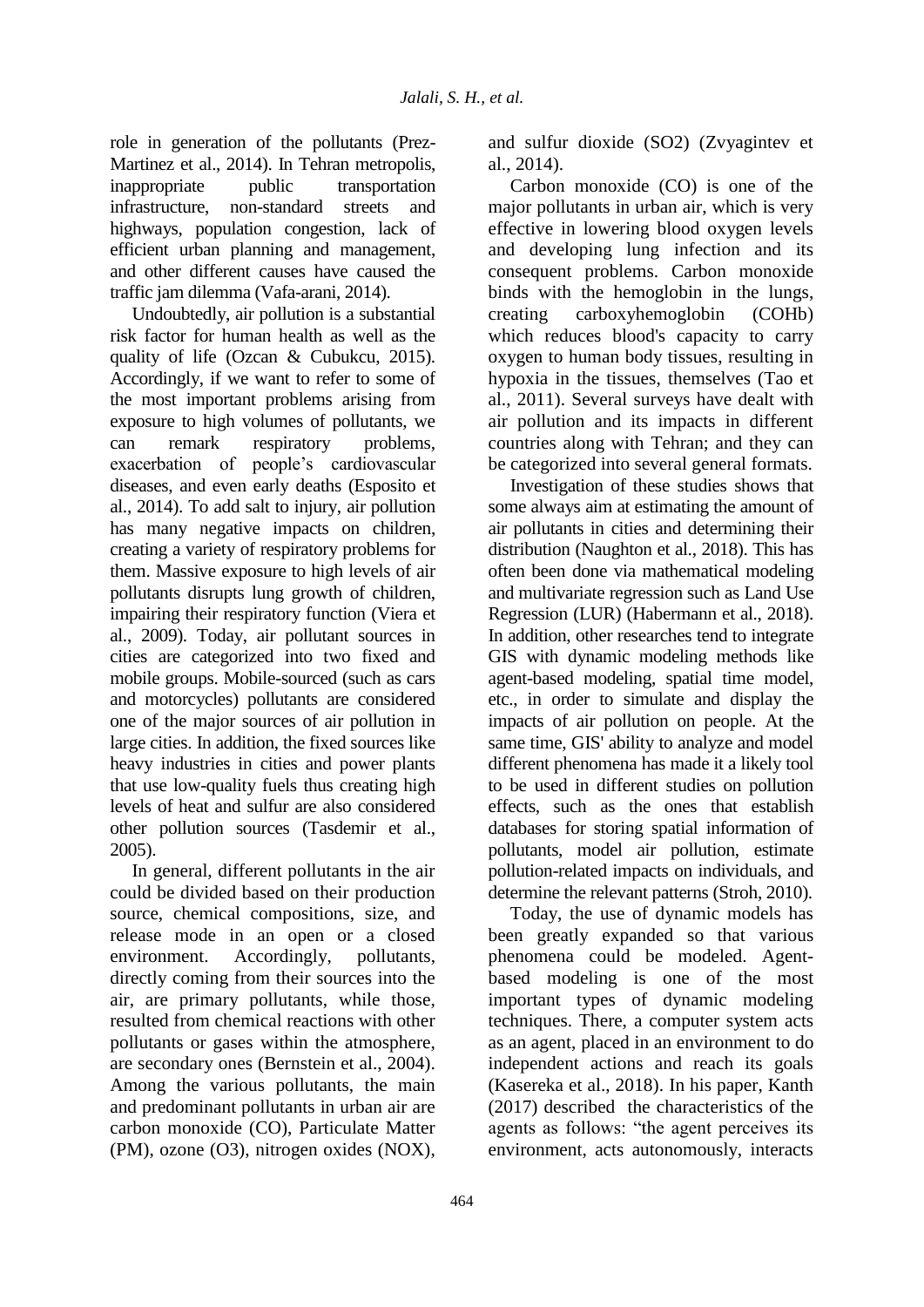to share the aims, constraints, etc., anticipates and reacts with flexibility to its environment, learns from its experiences, and adapts to its environment" (Kanth, 2017). Additionally, based on the definition provided by Maes, "an agent is a system, trying to fulfill a set of goals in a complex dynamic environment.

An agent is situated in the environment: it can sense the environment through its sensors and act upon the environment using its actuators" (Hosseinali & Alesheikh, 2013). What is more, based on their reaction and type of behavior in the environment, agents can be defined from a passive range level, capable of only reacting (simple reactive agents) to a level of intelligence which they can understand, or even predicting the environment (smart agents) (Russell & Norvig, 2003). Creation and development of agent-based models require a software platform for which there are two main methods (Abar et al., 2017). One is to use tools and software programs available for users like NetLogo, Agent Analyst, Swarm, Mason, and AgentSheets; and the other to code the model from its basis and use programming languages like Java and C++ (Crooks et al., 2012). The main idea and purpose of this paper is, therefore, to use GIS and agent-based modeling for simulation of urban dynamic phenomena in order to evaluate the effects of CO on inhabitants of Tehran.

### **MATERIAL AND METHODS**

Prior to performing any research work, it is necessary to specify the process of work step by step, which will make it possible to determine the ultimate goal precisely. In this research, the stages of work are divided into three sections. The first part involves providing data that must be first collected. The second part is related to preparation of such data as well as using an interpolation method to prepare the concentration map of the desired pollutant with the help of GIS software. As for the

third part, it concerns determination of agent-based model scenario, needed to be implemented after zoning the desired pollutant. According to the conducted investigations, descriptive and spatial data are required to perform the modeling process, such as:

- Spot Layer related to the location of the air pollution monitoring stations
- Data related to carbon monoxide concentration for each station
- Polygonal layer of Tehran city

In order to conduct the current research, the latest information on carbon monoxide pollutant was first gathered from Air Pollution Control Company. It was from 21 active stations in Tehran, the information of which had been recorded hourly. After collecting the data, it was investigated to find the date with the highest level of CO pollutant intensity, namely October 19 in the present work, the data of which was then used for the modeling process. The goal of preparing CO pollutant concentration data was to provide a pollution distribution map for all areas of Tehran.

To this end, one can use a variety of GIS software programs, ArcGIS 10 in this study. GIS is a convenient way to display input and output of a geospatial model (Vahidnia et al., 2018; Bolouri et al., 2018; Vafaeinejad, 2017; Vafaeinezhad et al., 2010).

In order to prepare the desired map, it is first necessary to link the descriptive data about the CO concentration to the spot layer of the desired stations, which is part of data preparation in the software. As aforementioned, the pollutant concentration data related to the stations are discrete, while in order to implement the agent-based model and to evaluate the effects of the pollution, it is necessary to specify the extent of pollution for each spot in Tehran. In other words, a continuous map is required to determine the pollution effects, hence it is possible to use the interpolation method to generate the continuous CO concentration map for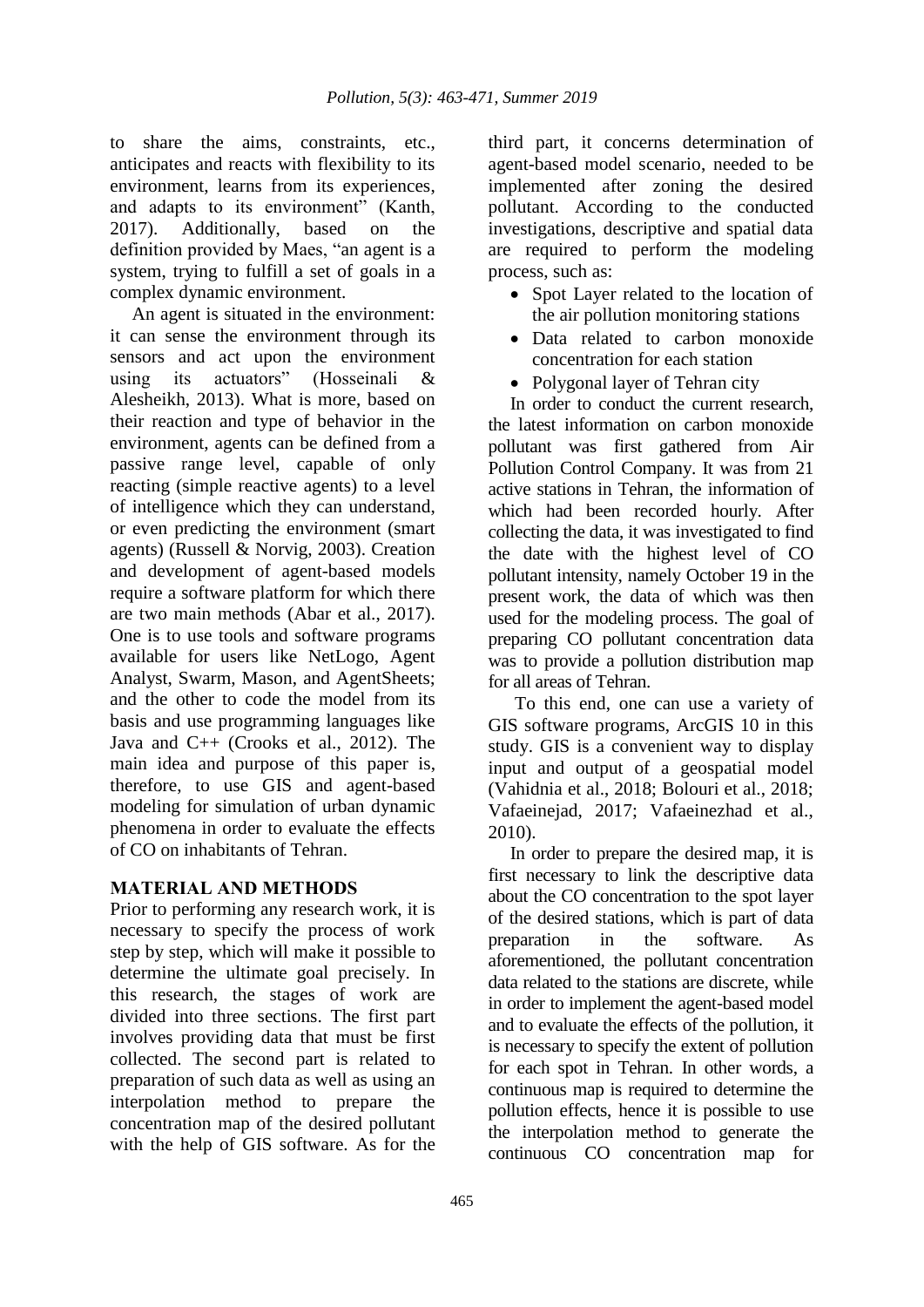Tehran. One of the most important tools in ArcGIS is Geostatistical Analyst, which can be employed to interpolate different levels. There are several methods in order to perform interpolation. In order to achieve the best possible accuracy, this study used IDW method. In general, the IDW interpolation method is based on the idea that the effect of the desired phenomenon decreases via increasing the distance.

Once the interpolation process is performed, it is necessary to reclassify the produced CO concentration maps so that a proper classification could be achieved. Here, the reclassify tool in the ArcGIS software was used for this purpose. The tool made it possible to change the number as well as the range of each of the classes, related to the extent of CO pollution, by entering the contamination distribution maps obtained through the interpolation methods. In this section, the range of each class was considered 2 ppm, based on the CO concentration, with the number of classes determined, based on minimum and maximum CO concentrations. Each new class got separated by different colors.

By defining the output of the interpolation maps and classifying them in GIS, the time of implementing the agent-based model arrived. In order to implement the agent-based model, various software programs were investigated in this research. Among these, NetLogo 5.1 software was selected as the appropriate one, thanks to its many advantages in relation to other agent-based software programs in achieving the goals of the study.

As aforementioned, one can display individuals, groups of individuals, and objects like houses or cars with agents (Malleson et al., 2010). In the agent-based model, developed in this research, individuals were considered as agents. Since elderly and children are more likely to show various air pollution-induced signs, the age agent was regarded the main characteristic of the agents' set. In the desired model, the agents were divided into

four age groups, namely under 12 years old (children), 13 to 30 years old (teenagers), 31 to 64 years old (adults), and over 65 years old (the aged). The factors related to each age group had a specific shape, being in different sizes, so that the age groups could be distinguished from each other.

In order to achieve better and more realistic results, the model was designed in such a way that users could determine the number of agents, using the sliders embedded in the user interface. At the start of the implementation process of the model, the agents related to each age range firstly got generated in random within the related environment with regard to the considered number. The target environment was the same classified map related to the carbon monoxide concentration in Tehran, developed by means of ArcGIS software. The resulting GIS map got inserted into NetLogo software program through code writing.

The environment in which the agents operated was a raster one, covering the city of Tehran. In this area, the concentration of CO pollutant was specified for each cell. Stability and definitiveness were the features of the environment. In addition, it was considered a multi-agent environment in terms of the number of agents. After the production of the agents, each moved within the environment, according to its own path, being affected by its surroundings on the way. The influencing mechanism of the agents was in the form that an agent and a feature had been defined for the agents, attributed to each age group, based on which the percentage of carboxyhemoglobin (COHb) changed over time and in accordance to the motion of agents in the environment (Barn et al., 2018). In other words, the longer the agents were exposed to the pollution, the higher their carboxyhemoglobin levels became; and this increase led them to develop various symptoms, as shown in Table 1.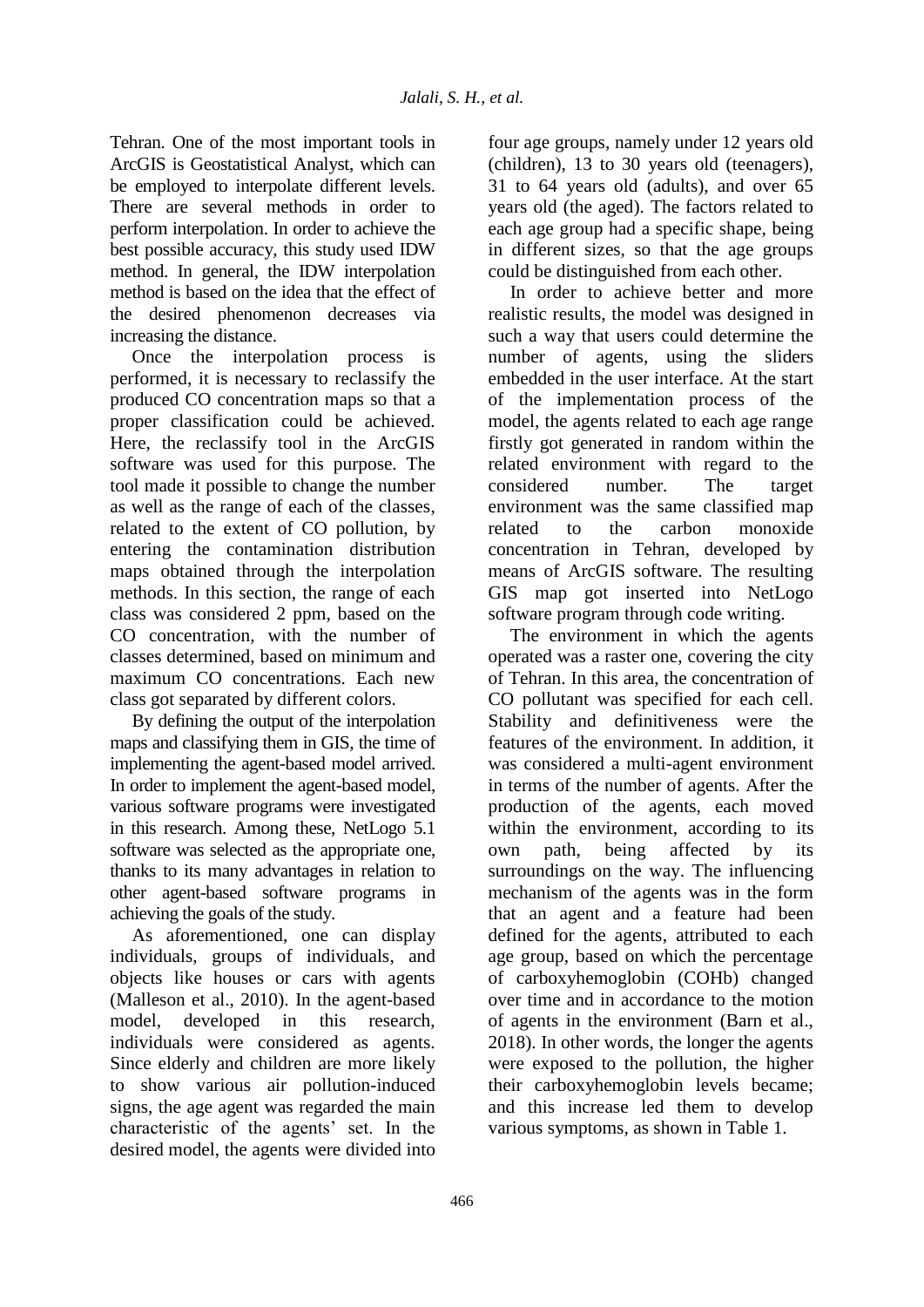| <b>Effect's description</b>                | COH <sub>b</sub> value $\left(\frac{9}{6}\right)$ |  |  |
|--------------------------------------------|---------------------------------------------------|--|--|
| No specific effect was seen                | Less than 1                                       |  |  |
| Few behavioral effects appeared            | $1$ to $2$                                        |  |  |
| Effects on the nervous system, vision, and | $2$ to 5                                          |  |  |
| incidence of psychological symptoms        |                                                   |  |  |
| Disorders of body organs                   | 5 to 10                                           |  |  |
| Incidence of chronic headaches             | 10 to 20                                          |  |  |

**Table 1. The effects of COHb values on the agents**

The effects on the agents appeared in such a way that the agents moved in the environment and over each hour, with their amount of COHb, calculated and added to the previous values. The symptoms, caused by this increase of the agents, appeared as a change of their color. In other words, if the percentage of COHb of agents remained within the range of the table above, their colors changed, accordingly. It should be noted that when the model reached number 12, its implementation process was stopped and the agents finished moving. The user interface was also designed in such a way that at any moment, the number of agents could be seen according to their color and age range with the help of different graphs and displays.

#### **RESULTS AND DISCUSSION**

As aforementioned, the IDW interpolation method was used in ArcGIS software in order to create a map to be used in the agentbased model. By linking the descriptive information about the extent of air pollution to the spot data of the stations, such information was called in the software environment and the data interpolation was performed by selecting the IDW method from the Geostatistical Analyst tool. After the interpolation, it was determined that the obtained root mean square (RMS) error was equal to 1.3690. It is noteworthy that four distinct spots (4 Sectors) were used for interpolating data and determining the values of unknown spots. The obtained interpolation map was recalled in the software, with air pollution layers reclassified by means of the Reclassify tool.

Given that in the new classification, the range of CO concentration classes was 2 ppm, in the final obtained map, according to the intensity of CO pollutant at this day, three classes were obtained, ranging between 0 and 2 ppm, 2 and 4 ppm, and 4 and 6 ppm. Figure 1 demonstrates the maps from data interpolation as well as their reclassifications.

In order to implement the agent-based model by means of the user interface, designed in NetLogo software, the classified map of air pollution was called in the software environment. This was done with the help of the keys and sliders, embedded in the user interface, and a certain number of agents were produced for each age group in the environment. To create agents for each age group, a slider and a separate key was embedded in the user interface. Figure 2 shows the user interface, designed in the software for modeling effects.

**Table 2. color and number of agents in each age group, once the time is over**

| Agents' age group             | Agents' color |      |        |        |     |  |
|-------------------------------|---------------|------|--------|--------|-----|--|
|                               | Green         | Blue | Yellow | Orange | Red |  |
| Under 12 (Child)              |               |      |        |        |     |  |
| 13 to 30 years old (Teenager) |               |      | 33     |        |     |  |
| 31 to 64 years old (Adult)    |               |      |        | 39     |     |  |
| Over 65 years old (Aged)      |               |      |        |        |     |  |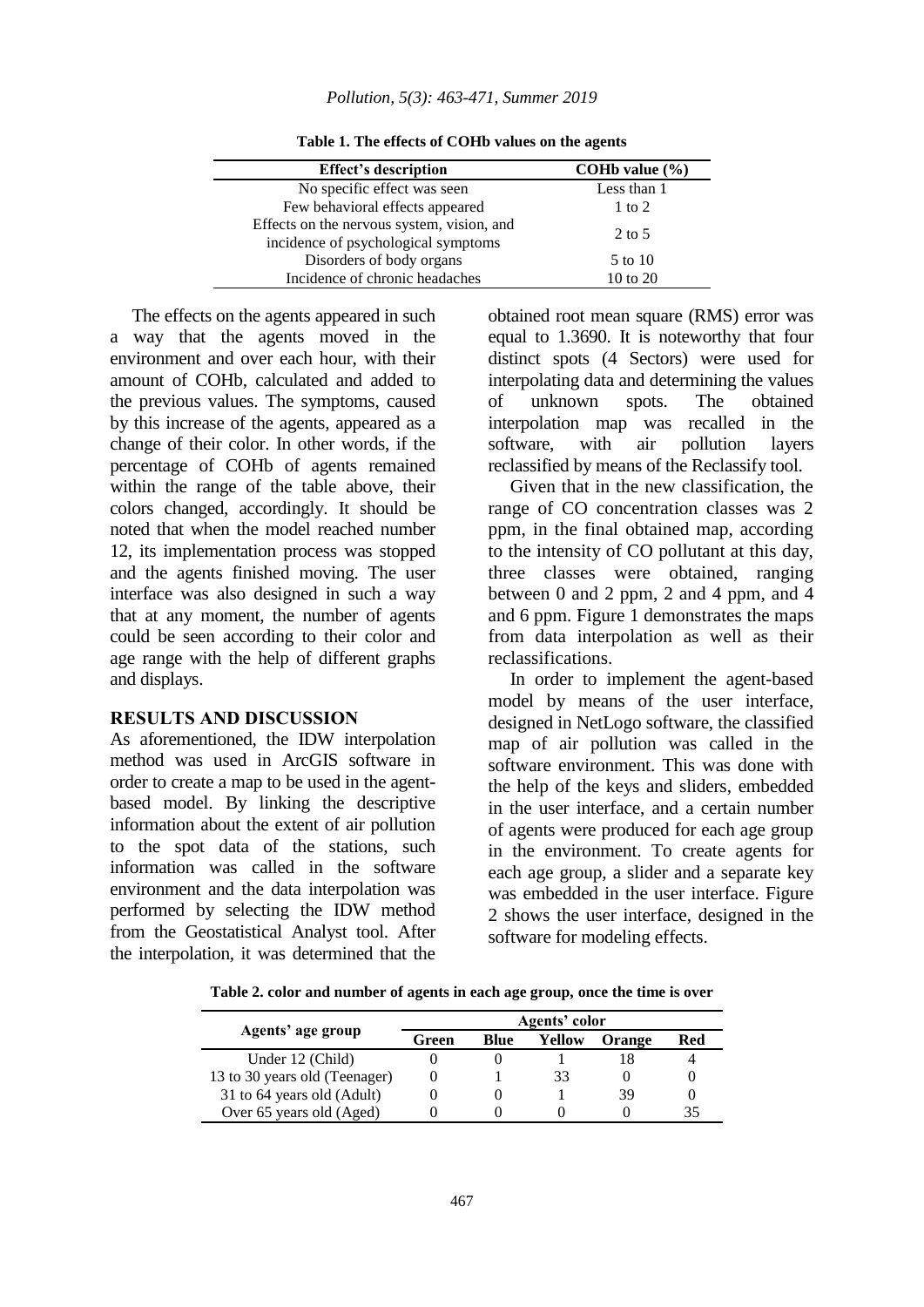

 **Fig. 1. Maps derived from Interpolation of CO data (right) and their classification (left)**



**Fig. 2. The user interface designed in NetLogo software for modeling the effects of CO Pollutant**

After producing the agents, the model got implemented, which after 12 ticks, the results of the number of agents and the effects created in them were obtained, according to Table 2. As shown in this table, following the end of the modeling process in the children age group, among the agents in Tehran, there were one yellow, 18 orange, and four red agents. As aforementioned, the effects of CO pollutant on agents and their COHb increase appeared as changes in color of the agents. This change of color was in a way that green color was assigned to agents, produced in the environment, whose COHb fell below 1%. In addition, in the modeling process, the agents with percentage of COHb from 1% to 2%, 2% to 5%, 5% to

10%, and 10% to 20% were blue, yellow, orange, and red, respectively.

Based on what was mentioned above, it can be said that in the children age group, the four agents that became red suffered from chronic headache, the 18 orange ones had organ disorders, and the single agent to turn yellow just had a series of symptoms, appearing in the eyes as well as the nervous system.

The results were completely different among the teenagers. In this age group, none of the agents was either orange or red, and among the 34 agents in the environment, only one turned blue with the remaining 33 becoming yellow, indicating that a series of symptoms appeared in their nervous system as well as their vision. As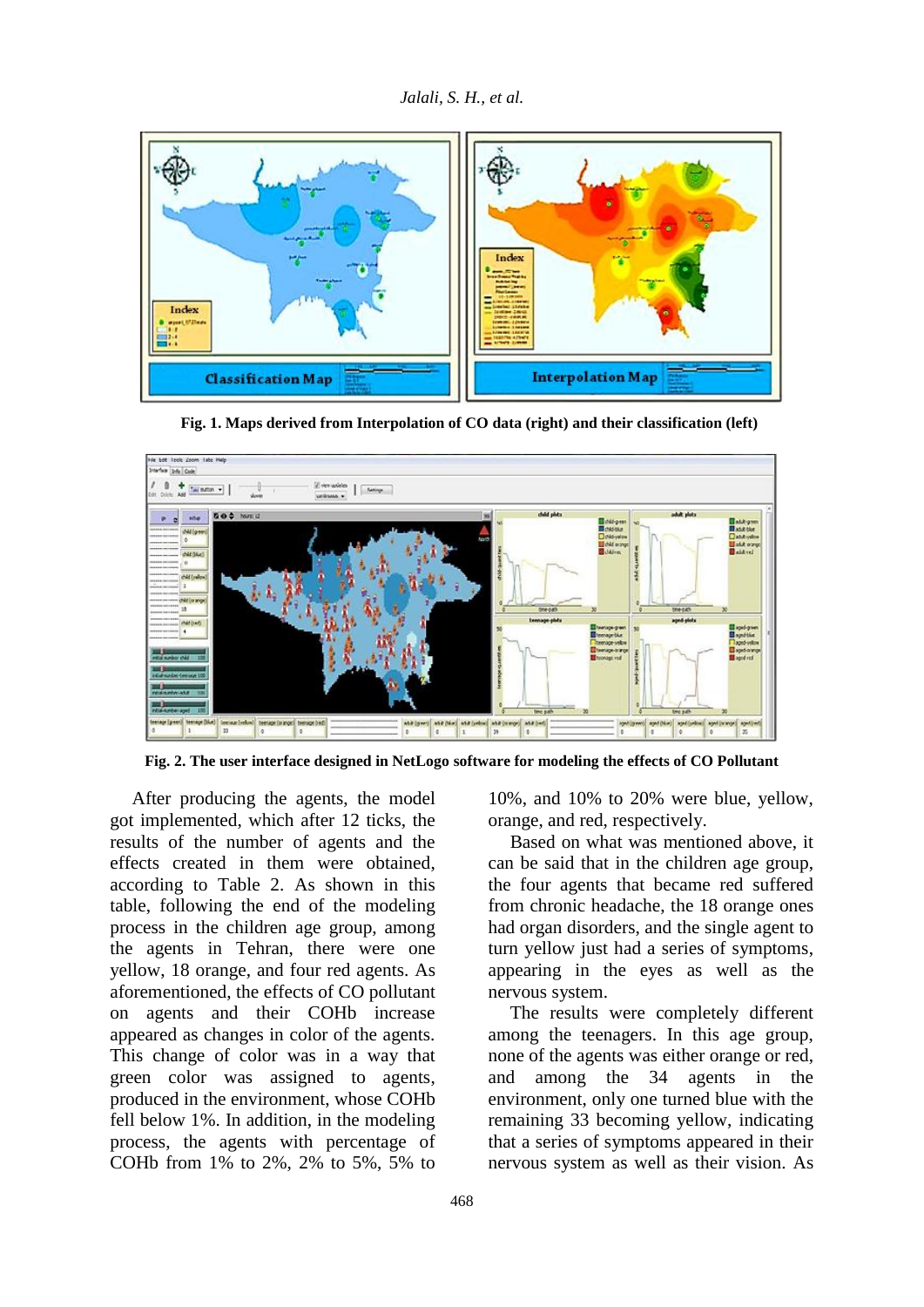for the adult age group, out of the 40 agents, one agent turned yellow and 39 others became orange, suffering from organ disorders. According to Table 2, the number of agents of the aged group in the map was 35, all of which turned red in the environment. In other words, all agents in this group suffered from chronic headaches after completing the modeling process. This indicated that the level of CO pollutant on the age group of above 65 years was higher than the other ones.

This study only considered the age parameter for the agents, due to the importance of this parameter in the rate of air pollution impacts on individuals. In other words, among different parameters like job, individuals' mobility, etc., the individuals' age was considered a parameter in the modeling process, leading to the division of the agents into four age groups.

## **CONCLUSION**

If the present work is to be compared with a similar research, one can refer to the research by Mr. Khalesian et al. (2008), which employed a multi-agent modeling method and GIS in order to simulate traffic and its induced air pollution. The main similarity of both works is their use of a classified environment in GIS and its application in a multi-agent environment. Besides, similar to this study, the mentioned research employed data on CO pollutant and its intensity during the daylight for modeling. It goes without saying that the purpose of the abovementioned study was to model the traffic, thus using traffic parameters like the number of vehicles, fuel consumption rate, and cars' speed for modeling. (Khalesian et al., 2008)

Another differences between the two is the use of fuel parameters like volumetric gas flow rate and emission rate for modeling, used in the former but not in this work. Moreover, the other research utilized a local street as the sample for modeling and vehicles' movement as the agent, whereas this paper used real data along with agents' movement within Tehran. Thus, the effects of pollution on individuals were better represented, here.

Following the modeling process, it was necessary to evaluate and present the results obtained from the model. With regard to the outcome of the work and the obtained outputs, the results of modeling can be summarized as follows:

- Results of implementing the proposed model show that among the considered age groups for agents, the effect of CO pollutant on the age group of above 65 years (the aged) was more than that the other age groups. In the meantime, the age group between 13 and 30 years (i.e., the teenagers) had been affected by the pollution less than the others.
- The obtained outcomes indicate the fact that in some areas of Tehran where the CO concentration was higher, the effect of pollution on the agents was higher, too. For example, four agents in the children age group, whose color had turned red, were located around the Pounak station, considered one of the highly polluted areas. This also applied for other age groups, and agents located in areas with high levels of pollution had been affected more.
- Although using the agent-based modeling and the way of showing the effects of CO pollutant on the agents were some of the innovations of this research, various parameters were involved in determining the effects of pollution, in addition to the age factor, which are suggested to be further considered for the development of the model. Factors like gender, occupation, disease, etc. are among the most important ones, affecting the impact of air pollution level on the individuals.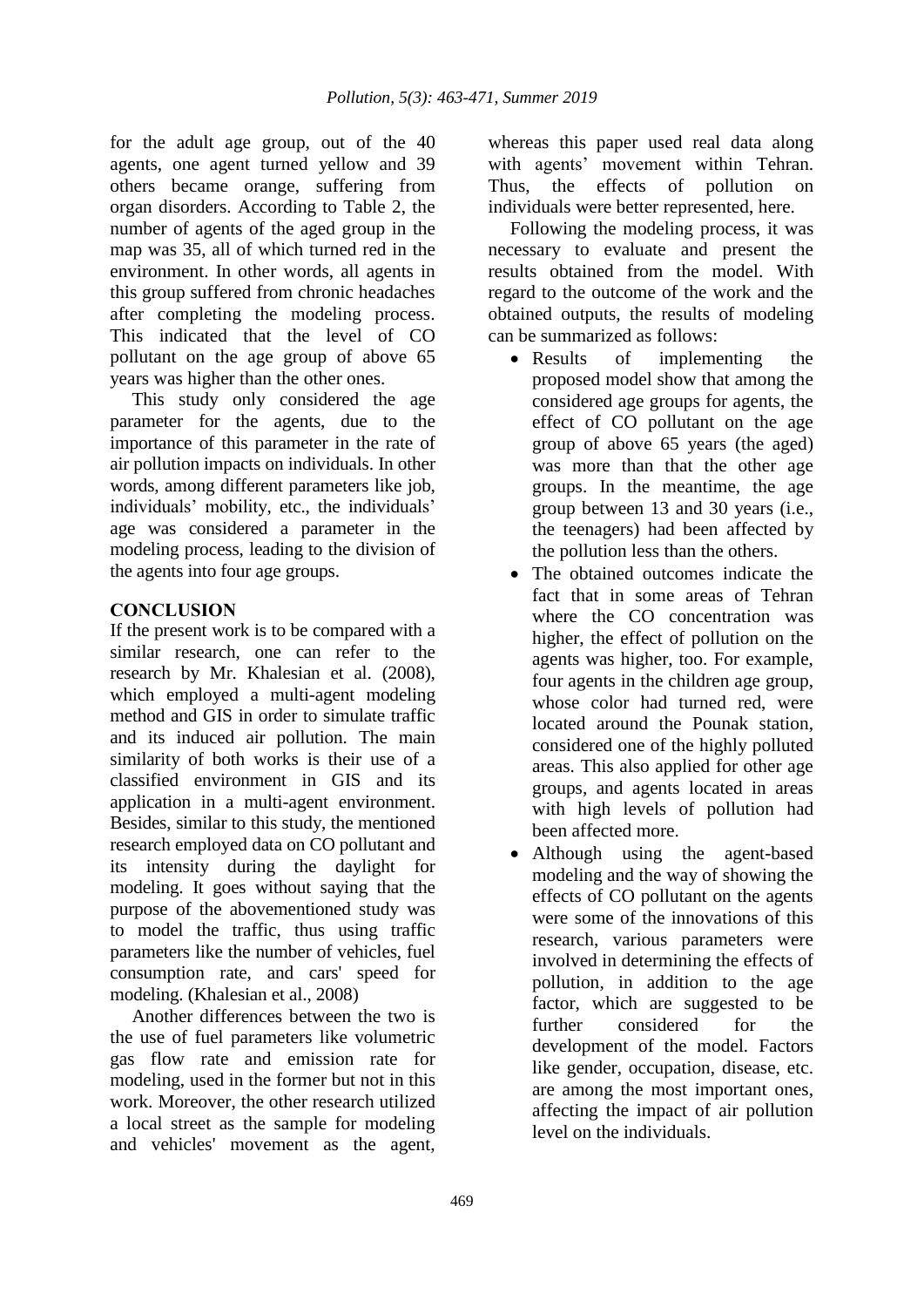#### **REFERENCES**

Abar, S., Theodoropoulos, G. K., Lemarinier, P. and O'Hare, G. M. P. (2017). Agent Based Modelling and Simulation tools: A review of the state-of-art software. Comput. Sci. Rev., 24; 13-33.

Bernstein, J. A., Alexis, N., Barnes, C., Bernstein, L., Nel, A., Peden, D., Diaz-Sanchez, D., Tarlo, S. M. and Williams, P. B. (2004). Health effects of air pollution. Environ. Occup. Respir. Disord., 114(5); 1116-23.

Brauer, M., Hoek, G., Smit, J., Jongste, J.C., Postma, D.S., Gerritsen, J., Kerkhof, M. and Brunekreef, B. (2007). Air Pollution and the Development of Asthma, Allergy and Respiratory Infections in a Birth Cohort. Eur. Respir. J., 29; 879–888.

Bolouri, S., Vafaeinejad, A. R., Alesheikh, A. A. and Aghamohammadi, H. (2018). The ordered capacitated multi-objective location-Allocation problem for fire stations using spatial optimization. ISPRS Int. J. Geo-Inf., 7(2); 1-44.

Barn, P., Giles, L., Heroux, M. and Kosatsky, T. (2018). A review of the experimental evidence on the toxicokinetics of carbon monoxide: the potential role of pathophysiology among susceptible groups. Environ. Health., 17; 13.

Crooks, A. T., Heppenstall, A. J., See, L., Batty, M. (2012). Agent-Based Models of Geographical Systems. (New York: Springer Science)

Esposito, S., Galeone, C., Lelii, M., Longhi, B., Ascolese, B., Senatore, L., Prada, E., Montinaro, V., Malerba, S., Patria, M. F. and Principi, N. (2014). Impact of air pollution on respiratory diseases in children with recurrent wheezing or asthma. BMC. Pulm. Med., 14; 130.

Hosseinali. F. and Alesheikh, A. A. (2013). Assessing Urban Land-Use Expansion in Regional Scale by Developing a Multi-Agent System. Int. J. Hum., 20; 23-44.

Habermann, M., Billger, M. and Haeger-Eugensson, M. (2015). Land use regression as method to model air pollution. Previous results for Gothenburg/Sweden. Procedia Eng., 115; 21- 28.

Jain, S. and Khare, M. (2010). Adaptive neurofuzzy modeling for prediction of ambient CO concentration at urban intersections and roadways. Air Qual. Atmos. Health., 3(4); 203-212.

Khalesian, M., Pahlavani, P., Delavar, MR. (2008). GIS-based multi-agent traffic micro simulation for modelling the local air pollution. Int. Arch. Photogramm. Remote Sens. Spat. Inf. Sci., 37; 491- 496.

Kanth, K. B. B. M. (2017). Agent-Based Modeling Based Artificial Intelligence Robot For Fire Extinguishing. Int. J. Eng. Res. Appl., 7; 38-42.

Kasereka, S., Kasoroa, N., Kyamakyab, K., Goufoc, E. F. D., Chokkid, A. P. and Yengoa, M. V. (2018). Agent-Based Modelling and Simulation for evacuation of people from a building in case of fire., Procedia Comput. Sci., 130; 10–17.

Li, Y., Guan, D., Tao, S., Wang, X. and He, K. (2018). A review of air pollution impact on subjective well-being: Survey versus visual psychophysics. J. Cleaner Prod., 184(20); 959-968.

Malleson, N., Heppenstall, A. and See, L. (2010). Crime reduction through simulation: An agentbased model of burglary. Comput. Environ. Urban syst., 34(3); 236–250.

Nuvolone, D., Maggiore, R. D., Maio, S., Fresco, R., Baldacci, S., Carrozzi, L., Pistelli, F. and Viegi, G. (2011). Geographical information system and environmental epidemiology: a cross-sectional spatial analysis of the effects of traffic-related air pollution on population respiratory health. Environ. Health., 10; 12.

Naughtona, O., Donnellya, A., Nolanbc, P., Pillad, P., Missteara, B. D. and Broderick, B. (2018). A land use regression model for explaining spatial variation in air pollution levels using a wind sector based approach. Sci. Total Environ., 630; 1324- 1334.

Ozcan, N. S. and Cubukcu, K. M. (2015). Evaluation of Air Pollution Effects on AsthmaDisease: The case of Izmir. Procedia Social Behav. Sci., 202; 448-455.

Prez-Martinez, P. J., Miranda, R. M., Nogueira, T., Guardani, M. L., Fornaro, A., Ynoue, R. and Andrade, M. F. (2014). Emission factors of air pollutants from vehicles measured inside road tunnels in Sao Paulo: case study comparison. Int. J. Environ. Sci. Technol., 11(8); 2155-2168.

Russell, S. and Norvig, P. (2003). Artificial Intelligence A Modern Approach. (Prentice Hall Series)

Stroh, E. (2010). The use of GIS in assessing exposure to airborne pollutants. (Sweden: Lund University)

Tasdemir, U., Cindoruk, S. and Esen, F. (2005). Monitoring of criteria air pollutants in bursa, turkey. Environ. Monit. Assess., 110; 227-241.

Tao, Y., Zhong, L., Huang, X., Lu, S. E., Li, Y., Dai, L., Zhang, Y., Zhu, T. and Huang, W. (2011). Acute mortality effects of carbon monoxide in the pearl river Delta of China. Sci. Total Environ., 410; 34-40.